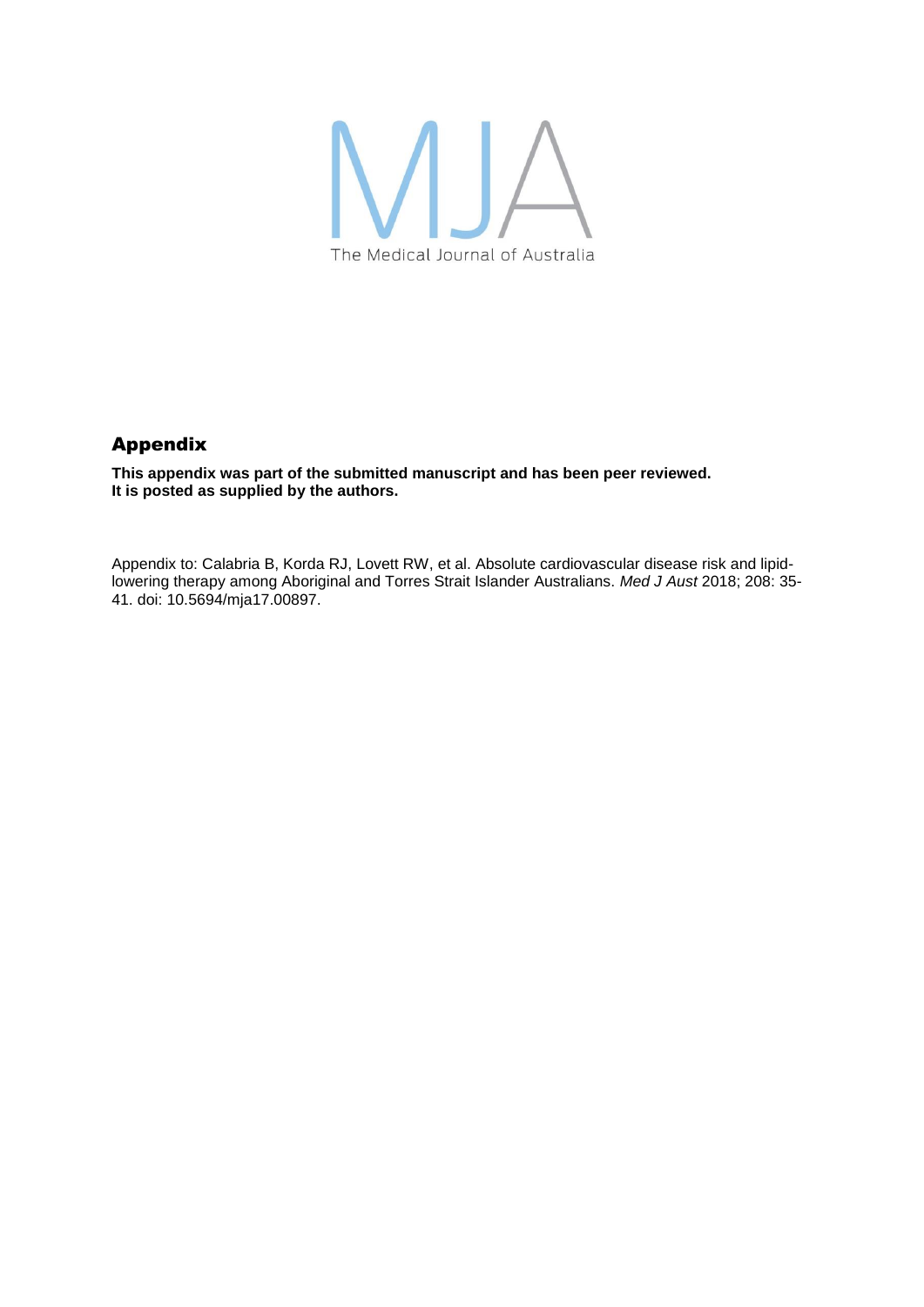### **SUPPLEMENTARY MATERIAL**

#### **Additional detail regarding methods**

The Australian Aboriginal and Torres Strait Islander Health Survey (AATSIHS) includes a nationally representative sample of Aboriginal and Torres Strait Islander Australians selected using stratified multistage area sampling of private dwellings in remote, non-remote areas and discrete Aboriginal and Torres Strait Islander communities of Australia nationally. Private dwellings included houses, flats, home units and any other structures used as private places of residence at the time of the survey. Usual residents of private dwellings were invited to participate and included visitors who have resided in the dwelling for six months or more. People whose usual residence was a non-private dwelling, such as a hotel, motel, hostel, hospital, nursing home, or short-stay caravan park were not included. The sample coverage was limited by the ABS to manage the cost of the survey and informed by 2011 Census data indicating the location of dwellings with Aboriginal and Torres Strait Islander residents. Exclusions included: areas in the Northern Territory of Australia with no Aboriginal households; and some discrete Aboriginal communities or remote areas with a small number of households with Aboriginal residents. Aboriginal people were therefore underestimated by approximately four percent. The exclusions were accounted for by weighting the final sample to population benchmarks. Details of the AATSIHS are provided elsewhere[1]. These are the only national data of this type and represent a major improvement over what has been available until now. The final AATSIHS sample comprised 12,947 persons aged 2 years and over from 8,237 fully responding households (household response rate=79.5%). A total of 3,293 (40.4%) out of the 8,157 respondents of the AATSHIS aged 18 years of older provided biomedical data. Response rates for biomedical data were 28.1% and 55.8% for non-remote and remote biomedical respondents respectively.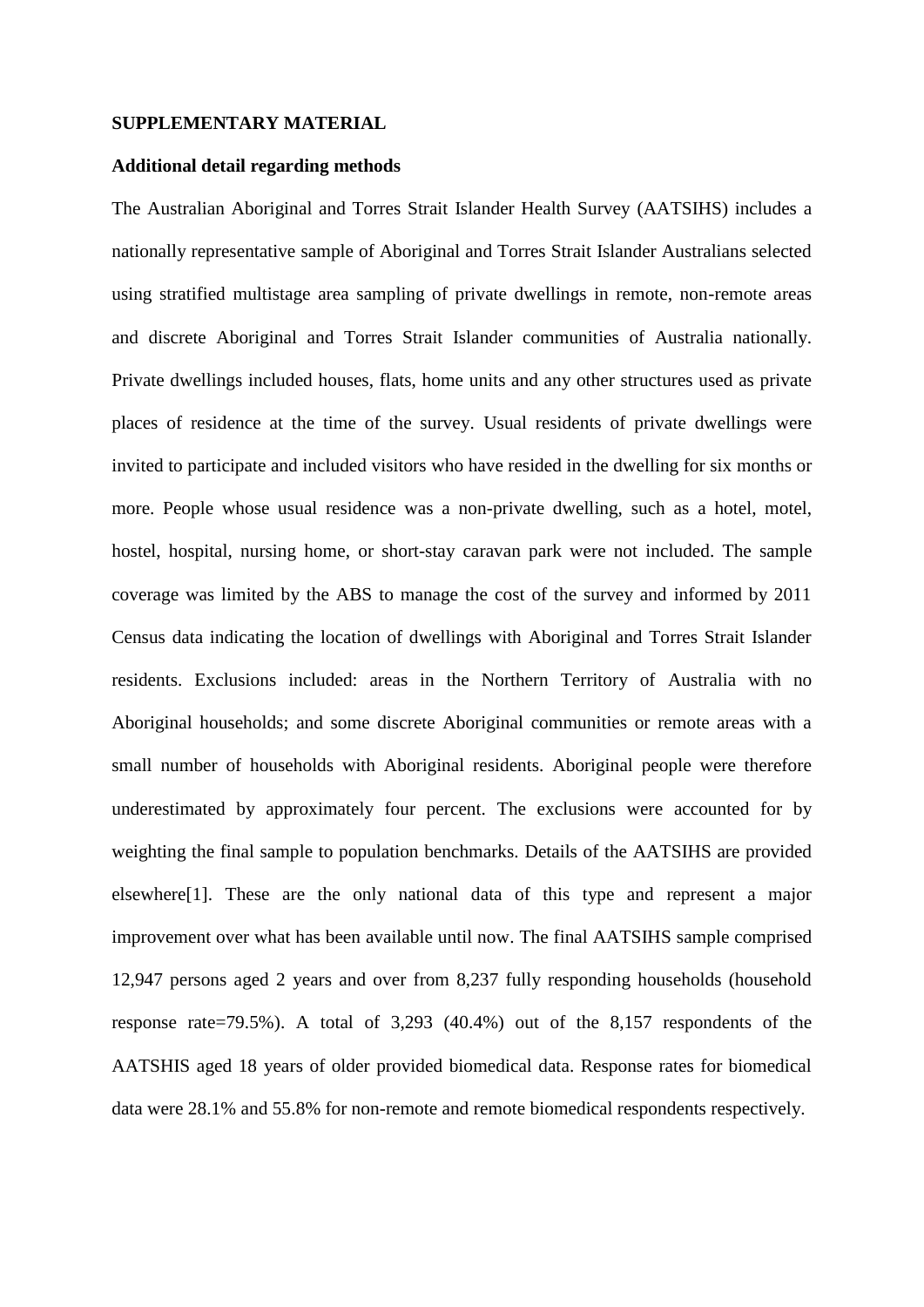### **Self-reported and measured variables**

Prior CVD was based on self-report of previous CVD in response to the following question: "Including any conditions which can be controlled with medications, have you ever been told by a doctor or nurse that you have any heart or circulatory conditions?" A participant was considered to have had a previous CVD event if they answered yes to this question and reported one or more of the following long term conditions from a defined list: ischaemic heart disease, heart failure, oedema, other heart disease (including atrial fibrillation/flutter), cerebrovascular disease, and diseases of arteries, arterioles and capillaries.

Fasting blood samples and urine samples were taken and assayed (including: glucose, HbA1c; total cholesterol; high density (HDL- C) and low density (LDL-C) lipoprotein cholesterol; and estimated glomerular filtration rate, microalbuminuria) using standard measures[1]. Point measurements of estimated glomerular filtration rate were used to ascertain chronic kidney disease as repeated measures were not available.

## **Ascertainment of absolute risk of a primary CVD event**

The Australian Bureau of Statistics generated participants' absolute CVD risk using the Australian National Vascular Disease Prevention Alliance (NVDPA) risk assessment and risk management algorithm, which includes the Framingham CVD risk equation[1-4]. This algorithm assesses an individual's risk of a global CVD event in the next 5 years, with global CVD defined as: coronary heart disease (myocardial infarction, coronary insufficiency, new angina, coronary death); cerebrovascular disease (ischaemic or haemorrhagic stroke, or transient ischemic attack); peripheral vascular disease (intermittent claudication); and heart failure[3].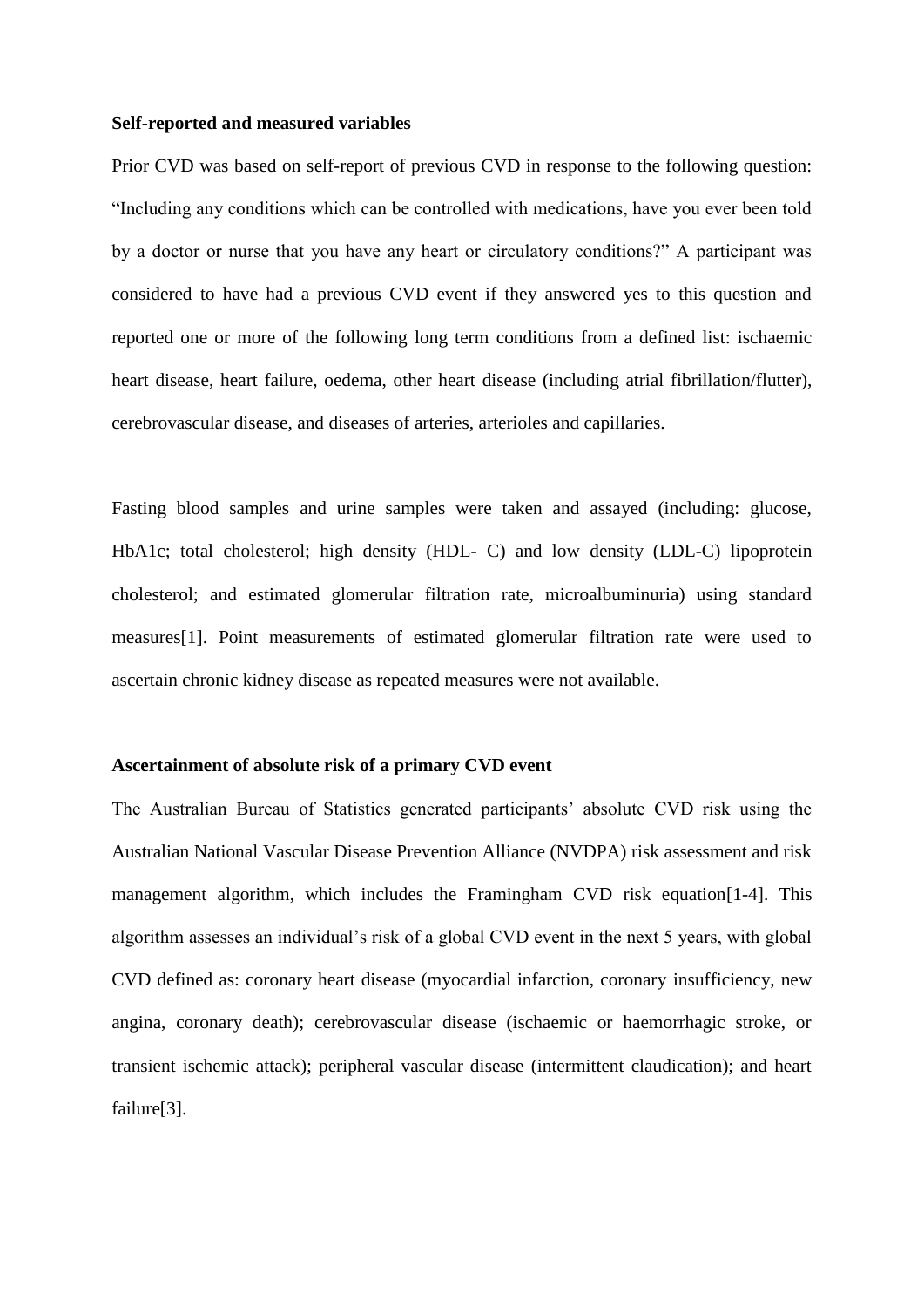Among individuals without prior CVD, those with the following characteristics were automatically categorised as high risk (often termed "clinically determined high risk")[1]: aged ≥75 years; diabetes and >60 years old; diabetes with microalbuminaemia; systolic blood pressure ≥180 mmHg; diastolic blood pressure ≥110 mmHg; total cholesterol >7.5 mmol/L; or estimated glomerular filtration levels <45 mL/min/1.73m2. Participants without previous CVD who do not meet the criteria for automatically being classified as at high risk then had their absolute cardiovascular risk calculated using the Framingham Risk Equation. Included in the equation is information on age, sex, current smoking status, diabetes status, systolic BP, and total cholesterol to HDL ratio[5]. Although familial hypercholesterolaemia is usually part of this assessment, it was not captured in the NATSIHMS. Based on the algorithm, participants in the study were categorised as low  $\left(\langle 10\% \right)$ , moderate (10-15%) or high (>15%) absolute primary CVD risk.

## **Sample weighting**

To account for the sampling strategy and response rates, weights were applied to the Aboriginal and Torres Strait Islander population data[1]. Small sample size and weighted data can result in confidence intervals that include values less than zero or greater than one hundred. In these few cases confidence intervals were truncated at zero or one hundred and marked in the tables.

## **Missing data**

Participants included in the analyses did not differ significantly from those with missing data on components of the absolute CVD risk algorithm in terms of age, sex, employment status, relationship status, socioeconomic disadvantage, household income, self-rated health, smoking status, diabetes status, blood pressure or cholesterol level; however, they did differ in terms of education level and speaking an Indigenous language at home.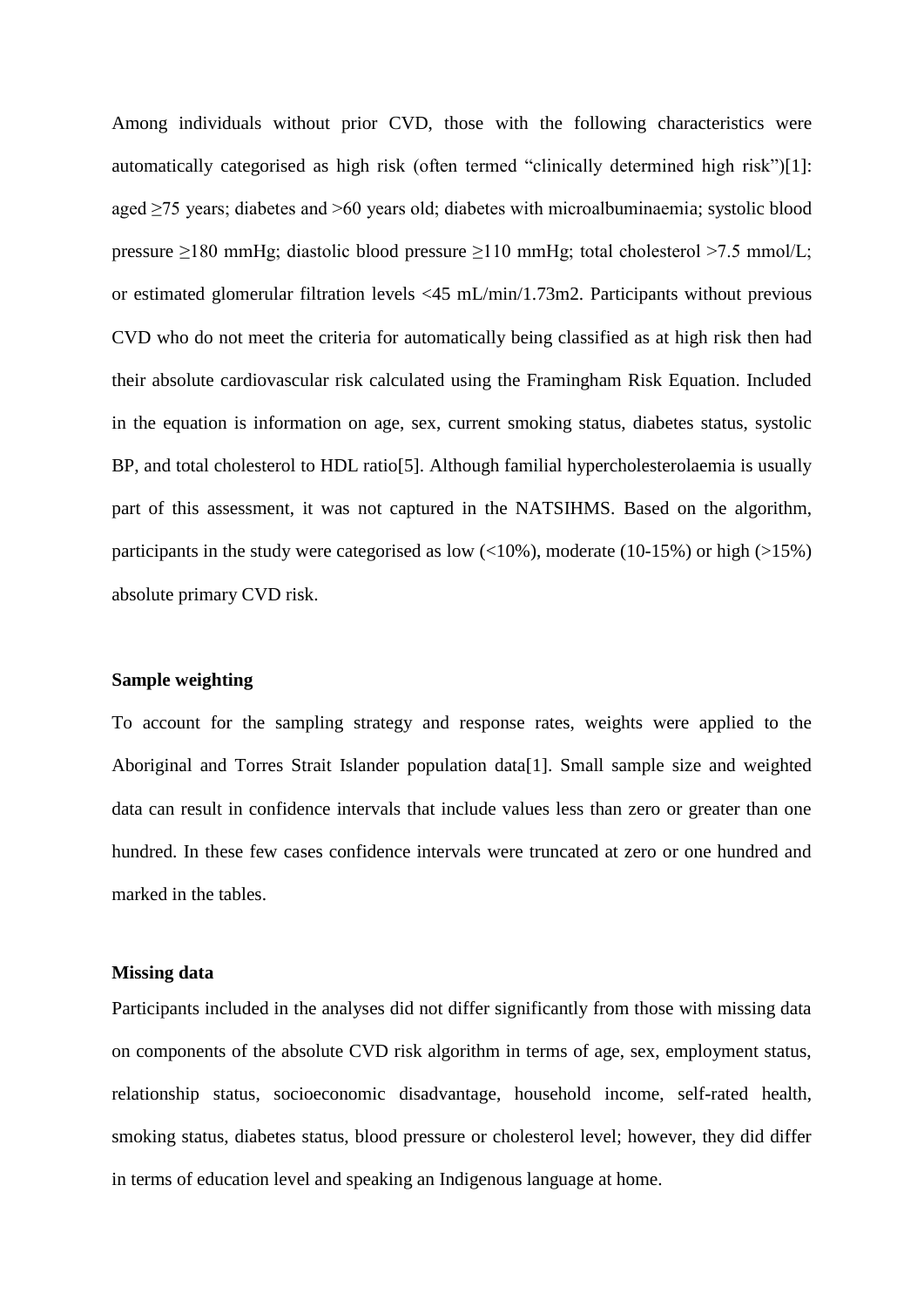Data on medications were available for a reduced sample of respondents, and missing data on lipid-lowering medications were more common in smokers and participants with greater levels of disadvantage, those speaking an Indigenous language at home and those in poorer health. . In contrast to data from the general Australian population, comprehensive quantification of recommended prescribed treatments according to absolute risk was therefore not possible [1].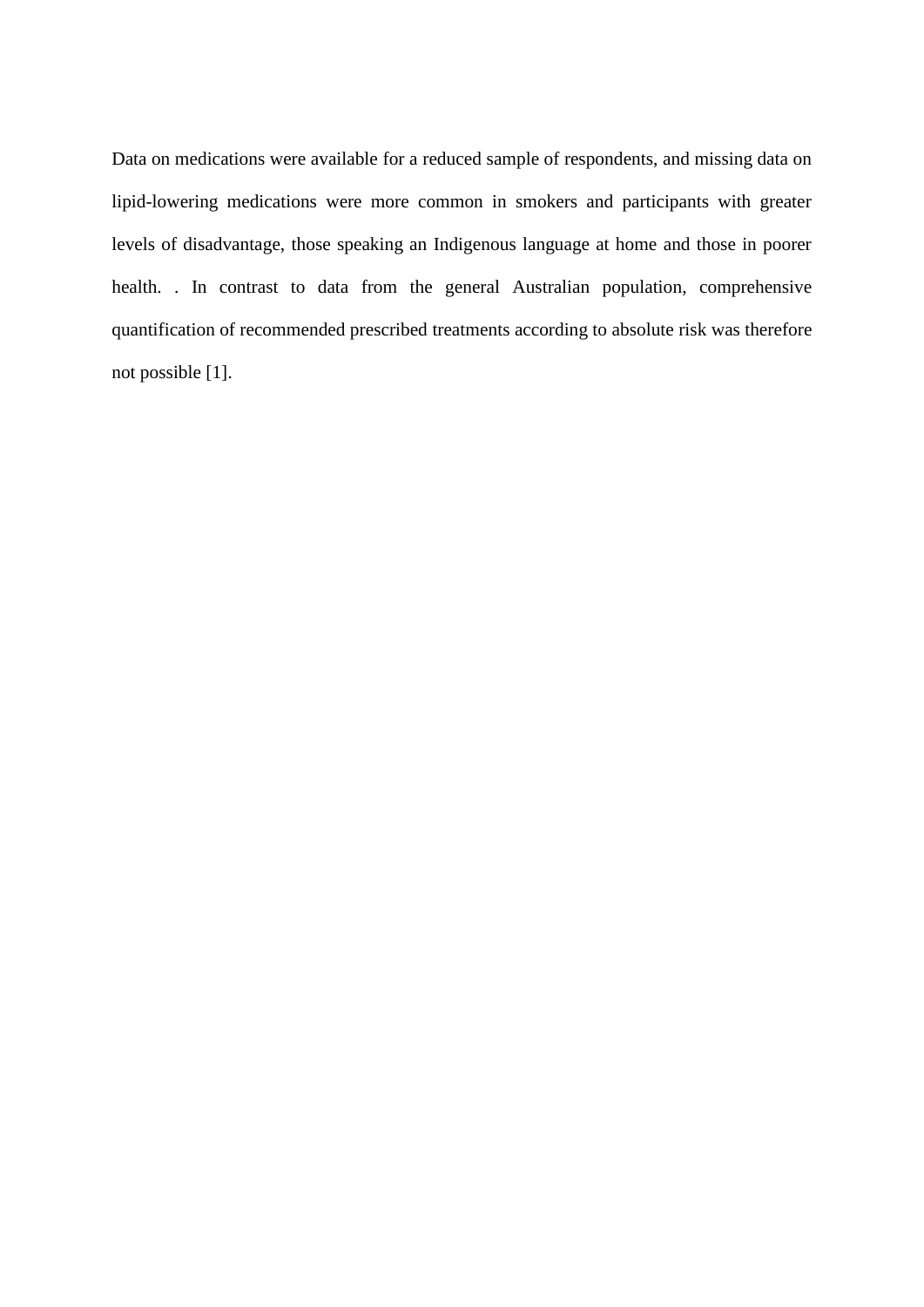Table 1 Weighted percentage of high risk characteristics among those with clinically determined high cardiovascular disease risk.

| High risk characteristic                                                                                                                                                                                                                                                                                                                   | Weighted %                                          |
|--------------------------------------------------------------------------------------------------------------------------------------------------------------------------------------------------------------------------------------------------------------------------------------------------------------------------------------------|-----------------------------------------------------|
|                                                                                                                                                                                                                                                                                                                                            | $(95\%CI)$                                          |
| Diabetes with microalbuminuria                                                                                                                                                                                                                                                                                                             | $45.5(36.0-55.1)$                                   |
| Diabetes and over the age of 60                                                                                                                                                                                                                                                                                                            | 31.4 (22.9-39.9)                                    |
| Total cholesterol $> 7.5$ mmol/L                                                                                                                                                                                                                                                                                                           | $17.4(9.5-25.2)$                                    |
| Moderate to severe kidney disease (eGFR<45mL/min/1.73m <sup>2</sup> )                                                                                                                                                                                                                                                                      | $9.3(4.2-14.4)$                                     |
| Diastolic blood pressure $\geq 110$ mmHg                                                                                                                                                                                                                                                                                                   | $8.0(3.0-13.0)$                                     |
| Systolic blood pressure $\geq 180$ mmHg                                                                                                                                                                                                                                                                                                    | $5.5(0.1-10.2)$                                     |
| 111<br>$\mathbf{M}$ (1 mm $\mathbf{M}$ mm $\mathbf{M}$ mm $\mathbf{M}$ mm $\mathbf{M}$ mm $\mathbf{M}$ mm $\mathbf{M}$ mm $\mathbf{M}$ mm $\mathbf{M}$ mm $\mathbf{M}$ mm $\mathbf{M}$ mm $\mathbf{M}$ mm $\mathbf{M}$ mm $\mathbf{M}$ mm $\mathbf{M}$ mm $\mathbf{M}$ mm $\mathbf{M}$ mm $\mathbf{M}$ mm $\$<br>$\mathbf{1}$ $\mathbf{1}$ | $\mathbf{1}$ $\mathbf{1}$ $\mathbf{1}$ $\mathbf{1}$ |

Note: percentages do not sum to 100% because respondents could have more than one high risk characteristic.